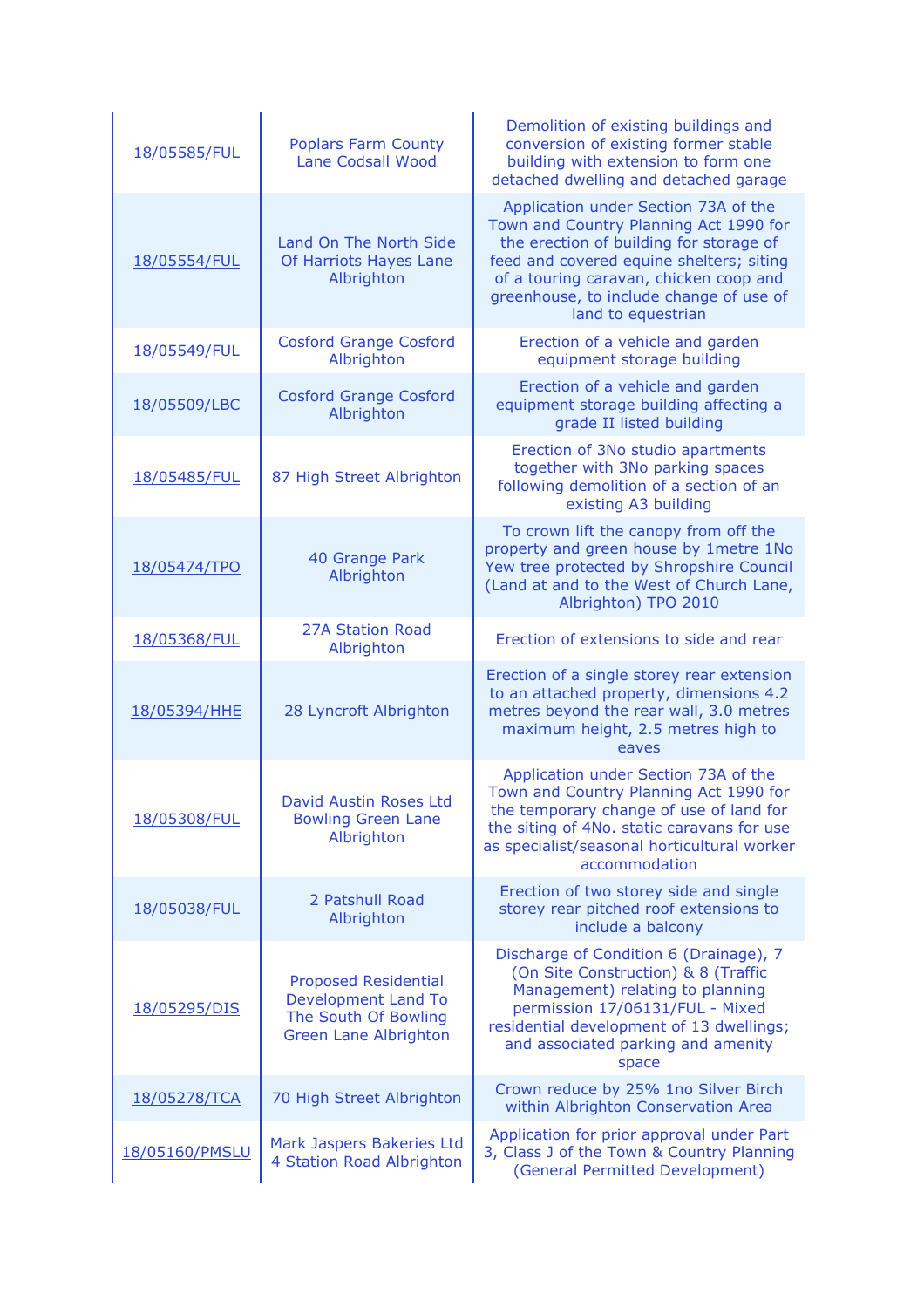|              |                                                                                                                   | (England) Order 2015 for the change of<br>use from shops (Class A1) and financial<br>services (Class A2) to Leisure Use (Class<br>D2)                                                                                                                                                                                           |
|--------------|-------------------------------------------------------------------------------------------------------------------|---------------------------------------------------------------------------------------------------------------------------------------------------------------------------------------------------------------------------------------------------------------------------------------------------------------------------------|
| 18/05111/FUL | <b>Hydeaway House Station</b><br>Road Albrighton                                                                  | Erection of first floor side extension and<br>alterations (resubmission)                                                                                                                                                                                                                                                        |
| 18/04908/TPO | The Birches Cross Road<br>Albrighton                                                                              | Crown reduction of 20% of 1no Beech<br>(See Report) protected by the Shropshire<br>Council (Land at Cross Road, Albrighton)<br>TPO 2010 (Ref: SC/00019/10)                                                                                                                                                                      |
| 18/04831/AMP | Little Meeson Shaw Lane<br>Albrighton                                                                             | Non-material amendment relating to<br>planning permission 14/03419/FUL -<br>Erection of 4No dwellings following<br>demolition of existing dwelling                                                                                                                                                                              |
| 18/04270/FUL | <b>Bridge House High House</b><br>Lane Albrighton                                                                 | Erection of part single/part two storey<br>front and side extensions and<br>replacement of existing outbuilding with a<br>garage/store                                                                                                                                                                                          |
| 18/04439/TPO | 28 Grange Park<br>Albrighton                                                                                      | Crown lift to approx. 20ft from base 1no<br>Yew protected by the Shropshire Council<br>(Land at and to the West of Church Lane,<br>Albrighton) TPO 2010 (Ref:<br>SC/00020/10)                                                                                                                                                   |
| 18/04320/TPO | Cloverfield 1A Redford<br><b>Drive Albrighton</b>                                                                 | To carry out works to 2No Lime Trees<br>(see description of works) protected by<br>Shropshire Council (Land to the south of<br>Station Road) TPO 2010                                                                                                                                                                           |
| 18/04219/FUL | 22 Loak Road Albrighton                                                                                           | Erection of two storey side extension and<br>single storey rear extension                                                                                                                                                                                                                                                       |
| 18/04178/FUL | The Old Mill House 11<br><b>Holyhead Road Albrighton</b>                                                          | Erection of single storey ground floor rear<br>extensions; replacement front porch;<br>replacement of existing flat roof over<br>Eastern block with new pitched roof;<br>formation of raised rear patio with steps;<br>conversion of existing carport into<br>habitable accommodation and the over-<br>cladding of the building |
| 18/04066/DIS | <b>Proposed Residential</b><br><b>Development Land To</b><br>The South Of Bowling<br><b>Green Lane Albrighton</b> | Discharge of condition 9 (materials) on<br>planning permission 17/06131/FUL for<br>mixed residential development of 13<br>dwellings; and associated parking and<br>amenity space                                                                                                                                                |
| 18/03852/FUL | 30 Grange Park<br>Albrighton                                                                                      | Erection of a single storey front and side<br>extension                                                                                                                                                                                                                                                                         |
| 18/03864/FUL | <b>Hydeaway House Station</b><br>Road Albrighton                                                                  | Erection of first floor side extension and<br>alterations                                                                                                                                                                                                                                                                       |
| 18/03711/DIS | Little Meeson Shaw Lane<br>Albrighton                                                                             | Discharge of Conditions 8 (materials), 11<br>(external lighting) & 12 (landscaping)<br>relating to planning permission<br>14/03419/FUL - Erection of 4No dwellings<br>following demolition of existing dwelling                                                                                                                 |
| 18/03613/FUL | 2 Manor Gardens<br>Albrighton                                                                                     | Roofworks with lantern roof light and<br>painted render                                                                                                                                                                                                                                                                         |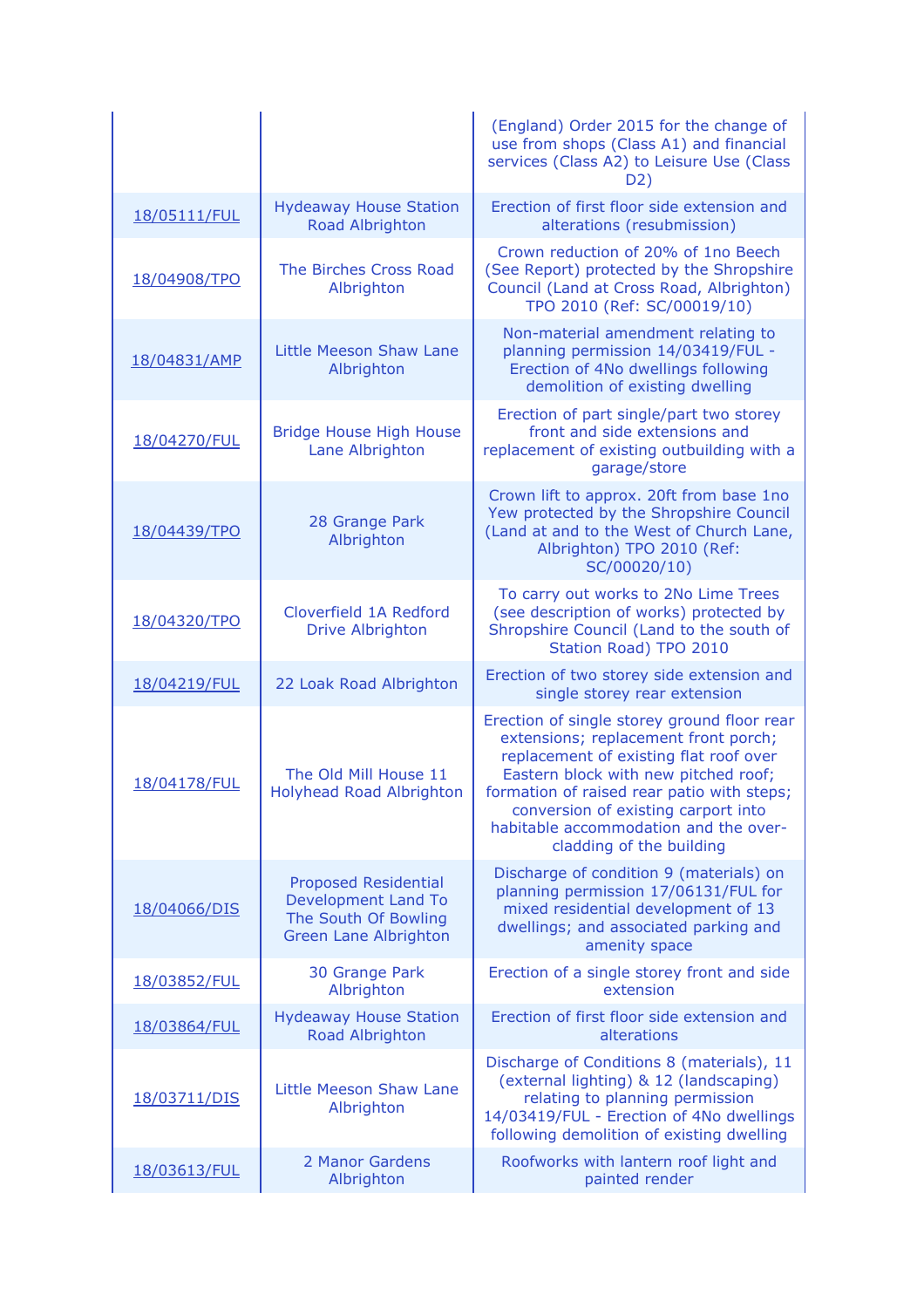| 18/03569/FUL   | 12 Bowling Green Lane<br>Albrighton                                                                               | Erection of a single storey rear extension                                                                                                                                                                                                        |
|----------------|-------------------------------------------------------------------------------------------------------------------|---------------------------------------------------------------------------------------------------------------------------------------------------------------------------------------------------------------------------------------------------|
| 18/03579/FUL   | <b>Proposed Residential</b><br><b>Development Land East</b><br>Of Shaw Lane Albrighton                            | Residential development of 6 bungalows<br>and 58 houses (revised scheme)                                                                                                                                                                          |
| 18/03479/AMP   | <b>Proposed Residential</b><br><b>Development Land To</b><br>The South Of Bowling<br><b>Green Lane Albrighton</b> | Non-material amendment relating to<br>planning permission 17/06131/FUL -<br>Mixed residential development of 13<br>dwellings and associated parking and<br>amenity space                                                                          |
| 18/03711/DIS   | Little Meeson Shaw Lane<br>Albrighton                                                                             | Discharge of Conditions 8 (materials), 11<br>(external lighting) & 12 (landscaping)<br>relating to planning permission<br>14/03419/FUL - Erection of 4No dwellings<br>following demolition of existing dwelling                                   |
| 18/03512/TCA   | 6 White Ladies Court<br>Albrighton                                                                                | Fell 1no Conifer (T1), reduce lower limbs<br>over garden by 20% of 1no Beech (T2)<br>and remove epicormic growth, thin and<br>reduce lower crown up to 15ft of 2no<br>Sycamore (T3-4) within Donington and<br><b>Albrighton Conservation Area</b> |
| 18/03305/PMBPA | <b>Poole Meadow Beamish</b><br>Lane Albrighton                                                                    | Application for prior approval under Part<br>3, Class Q of the Town & Country<br><b>Planning (General Permitted</b><br>Development) (England) Order 2015 for<br>the change of use from agricultural to<br>residential use                         |
| 18/03251/HHE   | 19 Charles Avenue<br>Albrighton                                                                                   | Erection of a single storey rear extension<br>to semi-detached dwelling, dimensions<br>3.5 metres beyond rear wall, 3.6 metres<br>maximum height, 2.7 metres high to<br>eaves                                                                     |
| 18/03138/AMP   | <b>Town Meadow House</b><br><b>Shaw Lane Albrighton</b>                                                           | Non-material amendment relating to<br>planning permission 17/02937/FUL -<br>Erection of a single storey extension and<br>associated work                                                                                                          |
| 18/03077/HHE   | 26 Cotswold Drive<br>Albrighton                                                                                   | Erection of a single storey rear extension<br>to semi detached dwelling, dimensions<br>5.0 metres beyond rear wall, 3.0 metres<br>maximum height and 2.5 metres high to<br>eaves                                                                  |
| 18/02978/TPO   | The Cedars Residential<br>Home Kingswood Road<br>Albrighton                                                       | Prune back live branches from path and<br>remove dead wood and failed limbs from<br>approx. 23 Corsican Pines protected by<br>the Shropshire Council (Land off Shaw<br>Lane and Kingswood Road, Albrighton)<br>TPO 2010 (Ref: SC/00018/10)        |
| 18/02813/TPO   | 9 Bushfield Road<br>Albrighton                                                                                    | To crown reduce by 20% and crown thin<br>by 5% 1No Silver Birch Tree protected by<br>Shropshire Council (Land to the North of<br>the High Street, Albrighton) TPO 2010                                                                            |
| 18/02673/FUL   | 32 Bowling Green Lane<br>Albrighton                                                                               | Erection of a first floor side extension                                                                                                                                                                                                          |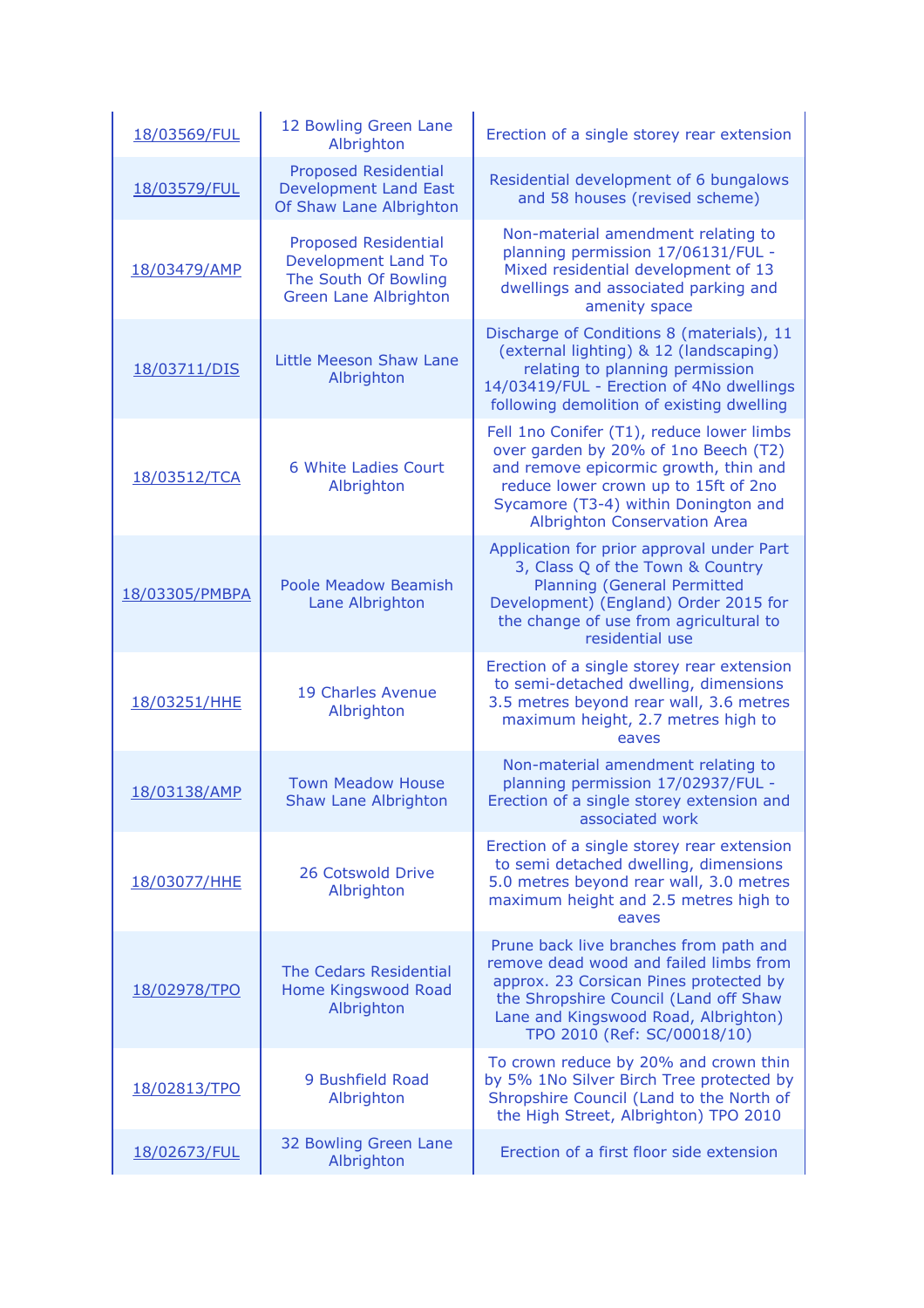| 18/02704/DIS | Little Meeson Shaw Lane<br>Albrighton                                                             | Discharge of conditions (4 & 5 Ecology),<br>9 (Arboriculture) & 10 (Dust Management<br>Plan) relating to planning permission<br>14/03419/FUL for the erection of 4No<br>dwellings following demolition of existing<br>dwelling               |
|--------------|---------------------------------------------------------------------------------------------------|----------------------------------------------------------------------------------------------------------------------------------------------------------------------------------------------------------------------------------------------|
| 18/01890/FUL | <b>Former Mckeand Smith</b><br>And Co Ltd Former<br><b>Weighbridge Station Road</b><br>Albrighton | Conversion and extension of the existing<br>weighbridge to an office                                                                                                                                                                         |
| 18/01746/TEL | Proposed<br>Telecommunications<br><b>Station South Of Bowling</b><br><b>Green Lane Albrighton</b> | Installation of a 21m steel lattice<br>structure to host broadband transmitting<br>radio equipment plus floor mounted<br>ancillary equipment.                                                                                                |
| 18/01750/AMP | Little Meeson Shaw Lane<br>Albrighton                                                             | Non-material amendment relating to<br>planning permission 14/03419/FUL -<br>Erection of 4No dwellings following<br>demolition of existing dwelling                                                                                           |
| 18/01746/TEL | Portable Conveyors Ltd<br><b>Bowling Green Lane</b><br>Albrighton                                 | Airband proposes to install a 24m steel<br>lattice structure to host broadband<br>transmitting radio equipment plus floor<br>mounted ancillary equipment.                                                                                    |
| 18/01558/FUL | 40 Bowling Green Lane<br>Albrighton                                                               | Erection of single storey side extension                                                                                                                                                                                                     |
| 18/01559/FUL | Lynhay Beamish Lane<br>Albrighton                                                                 | Erection of first floor extension                                                                                                                                                                                                            |
| 18/01362/FUL | Barns NE Of Lea Farm<br><b>Holyhead Road Albrighton</b>                                           | Erection of 3No dwellings, formation of<br>vehicular access and installation of septic<br>tank                                                                                                                                               |
| 18/01377/FUL | 21 Bushfield Road<br>Albrighton                                                                   | Erection of a single storey rear extension                                                                                                                                                                                                   |
| 18/01360/FUL | <b>Brook House Kingswood</b><br>Road Albrighton                                                   | Erection of 2 bay detached garage with<br>store                                                                                                                                                                                              |
| 18/00853/LBC | The Old Windmill<br><b>Windmill Lane Albrighton</b>                                               | Erection of a single storey extension<br>linking to windmill; re-configuration of<br>entrance and creation of roof terrace with<br>glass balustrade following demolition of<br>existing outbuilding affecting a grade II<br>listed building. |
| 18/00852/FUL |                                                                                                   | Erection of a single storey extension<br>linking to windmill; re-configuration of<br>entrance and creation of roof terrace with<br>glass balustrade following demolition of<br>existing outbuilding                                          |
| 18/01161/DIS | Proposed Biomass Boiler<br>And Infrastructure To The<br>South Of Kingswood Road<br>Albrighton     | Discharge of condition 3 (access) on<br>planning permission 17/02537/FUL for<br>installation of a biomass boiler (Combined<br>Heat and Power plant) and associated<br>infrastructure                                                         |
| 18/00855/FUL | 13 Arrow Drive Albrighton                                                                         | Erection of replacement rear extension                                                                                                                                                                                                       |
| 18/01121/AMP | <b>White Hayes Cottage</b><br>Shaw Lane Albrighton                                                | Non-material amendment relating to<br>planning permission 14/02713/FUL -                                                                                                                                                                     |